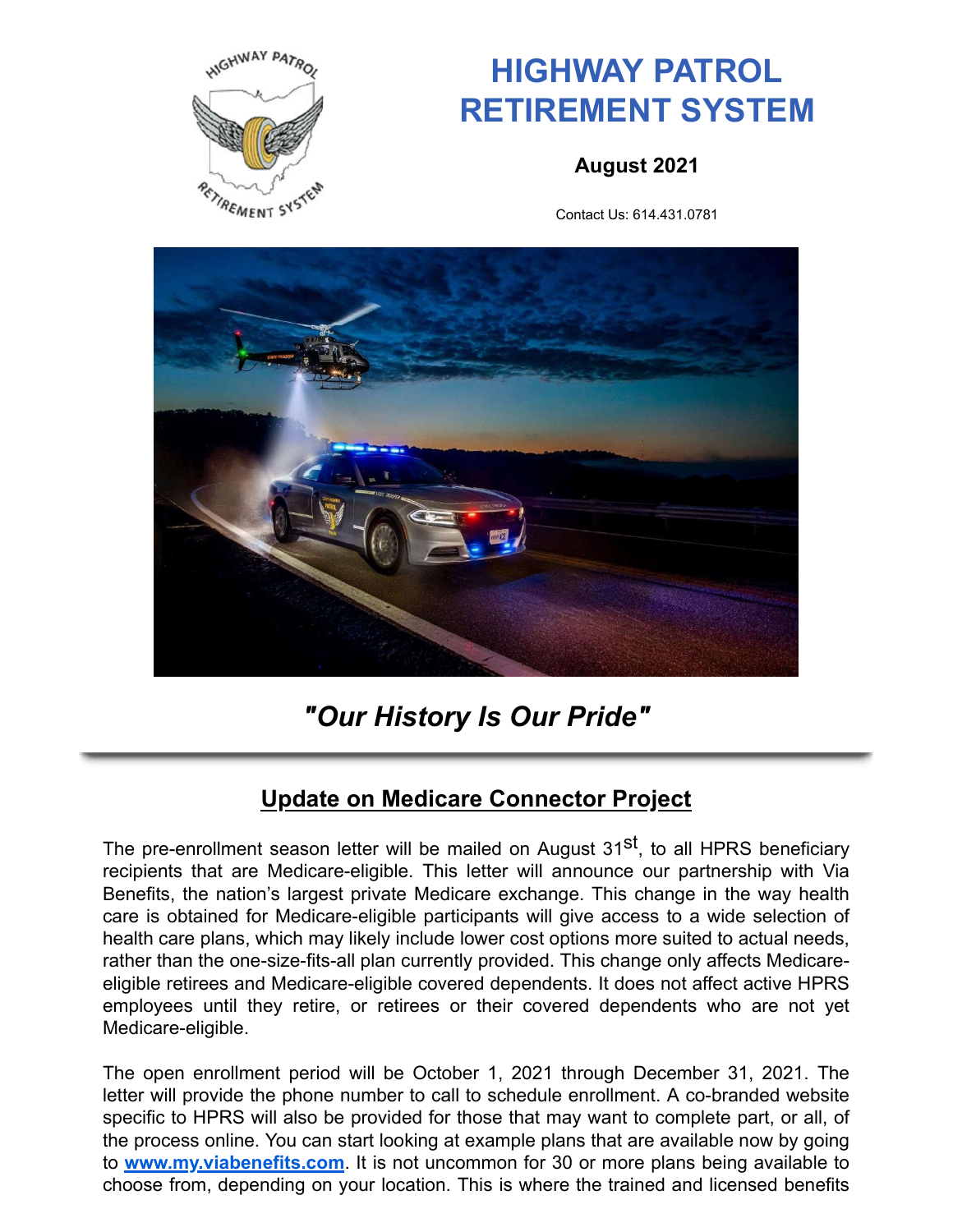advisor at Via Benefits serves to help you, in selecting a health care plan that best meets your needs. As you go through this process, please utilize them, and get answers to all your questions.

If your spouse or dependent is currently under the age of 65 and enrolled in HPRS's retiree medical plan, he or she will not be affected by the coverage changes until he or she turns age 65 or becomes Medicare eligible. Once your spouse or dependent approaches age 65, he or she will also have access to the enrollment support offered through Via Benefits and will begin to receive information from Via Benefits when he or she reaches age 64. Until your spouse approaches age 65 he or she should continue to enroll or make changes to coverage by contacting HPRS.

A Health Reimbursement Account (HRA) is a tax-free account where HPRS will make contributions to those eligible for HPRS retiree health benefits and enrolled in a Medicare plan through Via Benefits. This contribution only applies to eligible retirees and surviving spouses, and a dependent will not have access to an HRA until the primary member is eligible for the HRA allowance. The HRA gives you flexibility in how your subsidy dollars from HPRS are used. You can be reimbursed from the HRA for medical and prescription drug coverage premiums and other eligible expenses. Participation in an HRA requires reimbursements be processed through direct deposit to your designated bank account; no paper checks will be issued.

Your HRA is a joint account for you and your Medicare-eligible covered dependent. This means you and your dependent will share the funding that you receive, similar to a joint checking account. The monthly amount provided in 2022 for a retiree is \$183.33, and \$91.67 for a survivor. Any unused funds remaining in your HRA at the end of the calendar year roll over to the next calendar year. Because the HRA is a reimbursement account, you must pay for your eligible expenses up front, then request reimbursement directly from Via Benefits. A married Medicare-eligible couple currently pays \$3,060 annually in premiums (\$255 per month). Rather than paying that amount in premiums to HPRS, the member will be provided with \$183.33 per month to purchase the plan that makes the most sense for the member and his/her spouse. This is a swing of \$438/month to the member's favor to go toward their premiums and other eligible expenses.

Although the majority will save on their overall health care expenses, some will spend more, primarily on prescription drugs. A Catastrophic Prescription Coverage Benefit (CatRx Coverage) is available to help with high out-of-pocket prescription drug costs, copayments, and coinsurance, once a participant reaches the Medicare Part D catastrophic level of drug coverage. Via Benefits will provide more information about this additional benefit in your Funding Guide to Reimbursement mailing to you in early January 2022.

As a reminder, this change will require a different approach to budgeting for health care needs. Based on the plan you select, some expenses may occur earlier in the year until you hit out-of-pocket limits, etc., and then will be much less expensive the rest of the year. It is critical that you continue to shop for the most affordable prescription drugs, and not rely only on the prescription drug insurance alone. Resources such as GoodRx often provide a savings over the insurance rates.

Please review the materials that you will soon receive in the mail from HPRS and Via Benefits for additional guidance.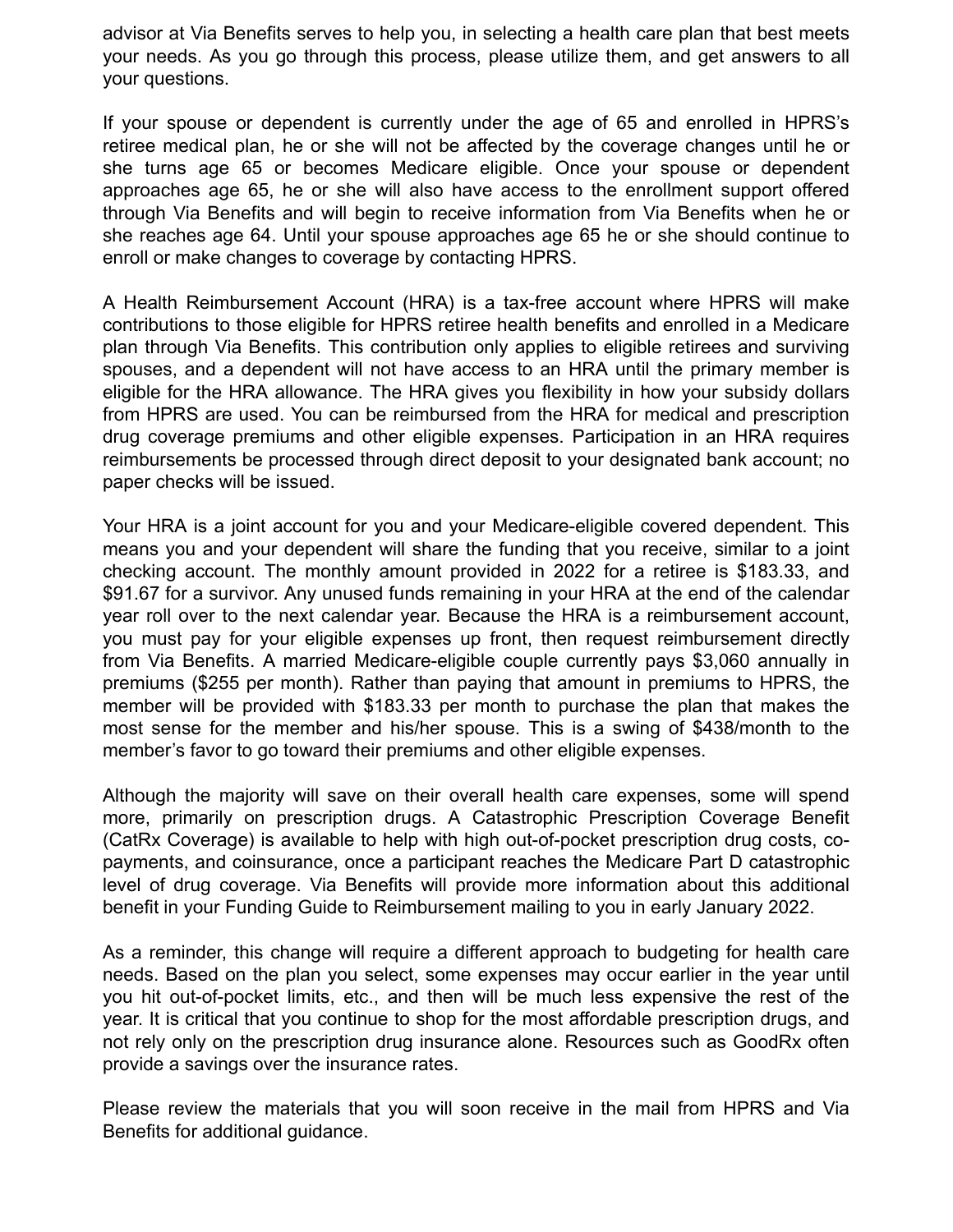#### **UPCOMING EVENTS**

There are several retiree gatherings taking place on a regular basis. The details of these gatherings can be found on our website. I encourage you to check with the contact person to ensure they are being held as scheduled prior to traveling to the event.

The Ohio State Highway Patrol Retiree's Association has scheduled two of their main events for the year:

The Annual Meeting and Luncheon will take place Saturday, October 2, 2021, at the Aladdin Shrine Center, 1801 Gateway Circle, Grove City, OH 43123. Reservations are due by September 24th. The cost is \$20 per person, and you can download a reservation form from their website at **www.oshpretiree.org/Index.html**.

The Snowbird Reunion will be March 23-26, 2022, at the Orlando Marriott Lake Mary, in Lake Mary, Florida. The hotel is now accepting reservations at a special group rate of \$139.00. You are encouraged to take advantage of the early room reservation opportunity. Please continue to check the OSHPRA website for more details as they are finalized.



#### **Mandatory Face Coverings Required at OSP Academy**

Effective August 23, 2021 all staff, students and visitors at the Ohio State Highway Patrol Academy will be required to wear masks. If a

person does not have one, one will be provided to you. This mask requirement is regardless of your vaccination status. All are asked to understand these measures are being taken in an attempt to be proactive and ensure training at the academy is not impacted, suspended, or shut down in its entirety.

#### **Actuarial Report**

Foster & Foster Actuaries and Consultants presented the December 31, 2020, actuarial valuation for HPRS. The assumption and benefit changes approved produced a 22-year amortization period and a funded ratio of 70.2% for the pension system. The health care fund is projected to remain solvent until 2031. This cash flow projection does not take into consideration the changes that are being made for our Medicare-eligible population, which is expected to add to the solvency.

Employee contribution and allocation to the health care fund will remain at 14% and 0%, respectively. Eligible retirees will receive a 3% Cost-of-Living Adjustment (COLA) in 2022.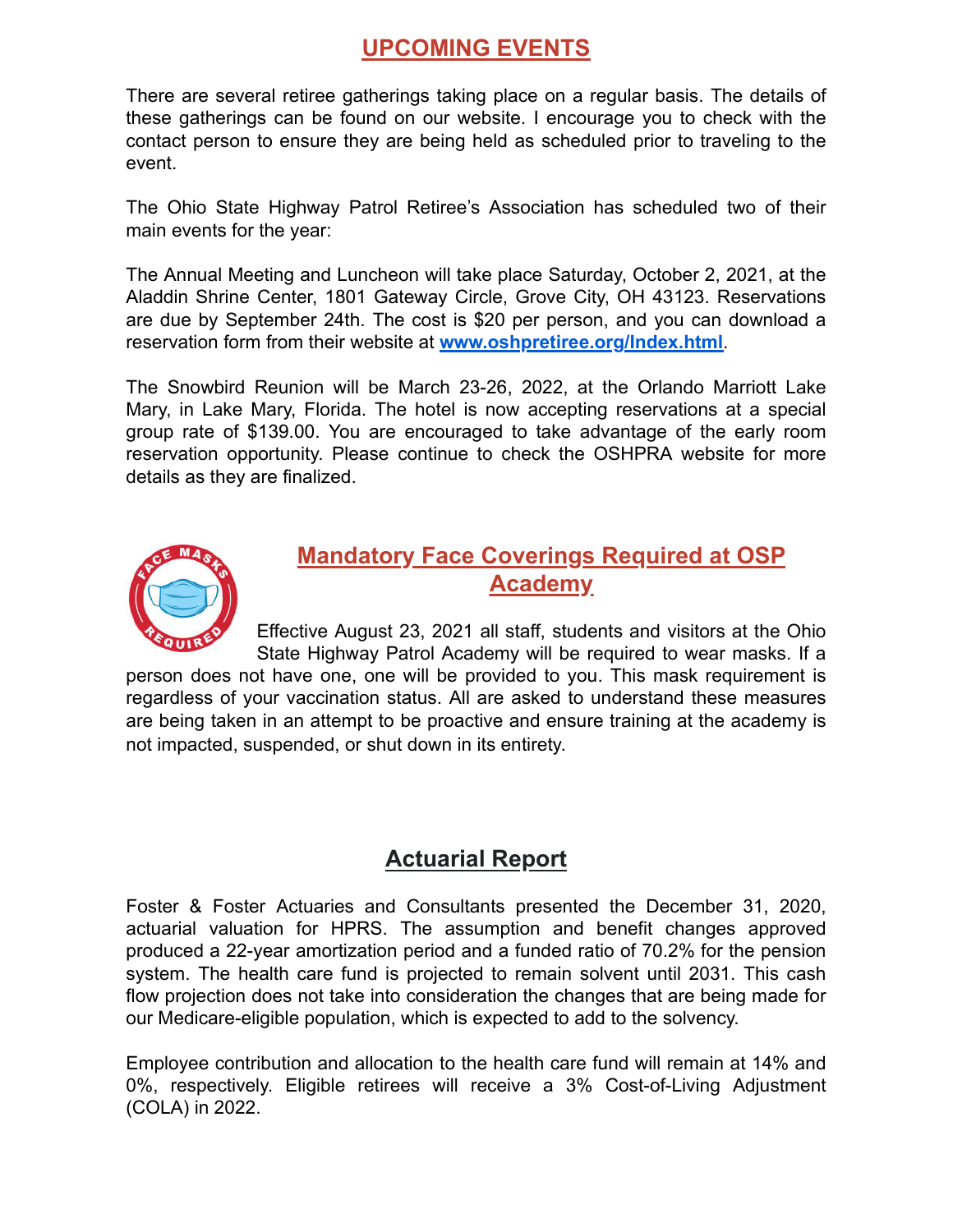#### **Retiree Qualification**

qualified on May 1, 2020, then you must qualify on or prior to May 1, 2021. concealed firearms by qualified retired law enforcement officers. For example, if you from the date of qualification. This can be found in 18 USC 926C: Carrying of As a reminder, your qualification under the LEOSA rules is only good for one year

The scheduled retiree qualifications at the Academy are:

· Wednesday, October 13, 2021, at 1300 hours

anyquestions, please call the Academy, at 614.466.4896. qualification, and the retiree must supply weapon(s) and ammunition. If you have qualification date. Retirees must bring their Division-issued ID Card with them to the personal weapon information, and submit it no less than 14 days prior to the You must complete a Weapons Qualification Record (HP-15C), that includes your



On June 17th Captain Cory Davies, board chair, presided over his last board meeting as he retired from the Ohio State Highway Patrol on June 18, 2021. Cory served on the HPRS board from 2001 - 2003 and from 2005 - 2021. We wish Cory well in his future endeavors.

Kenneth Boyer served on the HPRS board as the Treasurer of State's Investment Designee from 2006 - 2021. We wish Ken well in his future endeavors.



On May 14, 2021 Sergeant Jeremy Mendenhall retired from the Ohio State Highway Patrol. Jeremy served on the HPRS board from 2013 - 2021. We wish Jeremy well in his future endeavors.